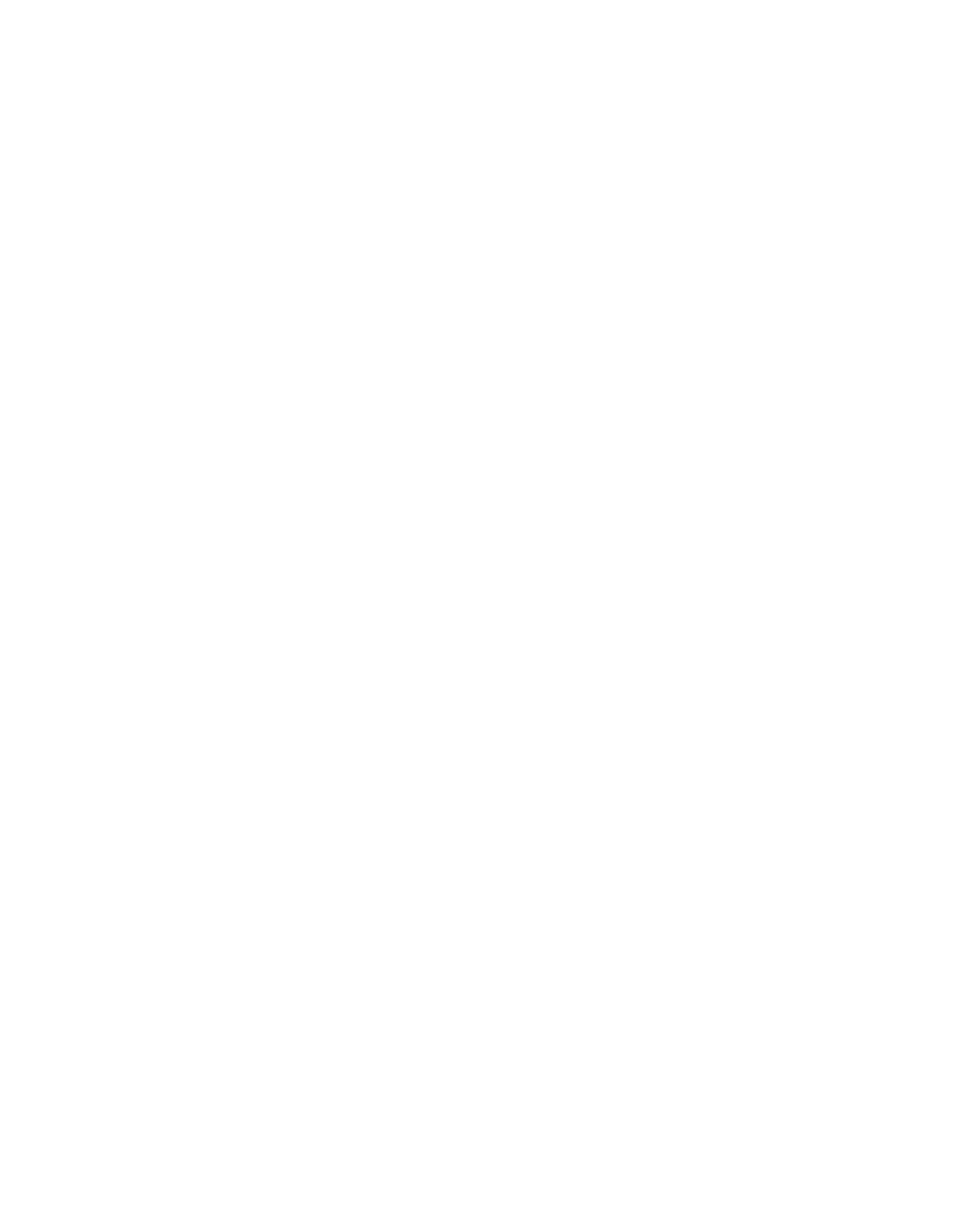# An Indian Perspective scenography

SATYABRATA ROUT

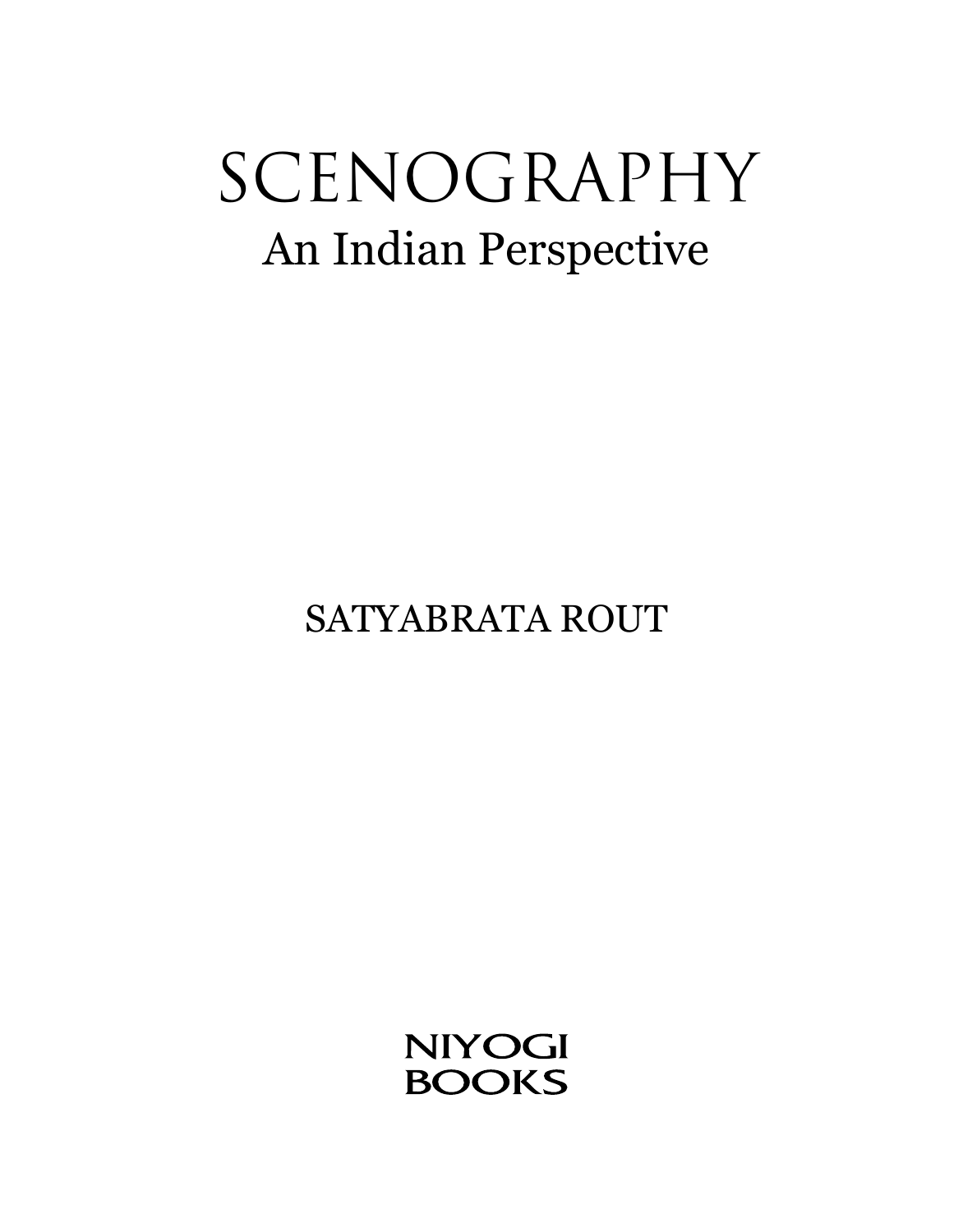#### Published by **NIYOGI BOOKS**

Block D, Building No. 77, Okhla Industrial Area, Phase-I, New Delhi-110 020, INDIA Tel: 91-11-26816301, 26818960 Email: niyogibooks@gmail.com Website: www.niyogibooksindia.com

Text and photography © Satyabrata Rout

Editor: Arkaprabha Biswas Design: Shashi Bhushan Prasad

ISBN: Publication: 2021

All rights are reserved. No part of this publication may be reproduced or transmitted in any form or by any means, electronic or mechanical, including photocopying, recording or by any information storage and retrieval system without prior written permission and consent of the Publisher.

Printed at: Niyogi Offset Pvt. Ltd., New Delhi, India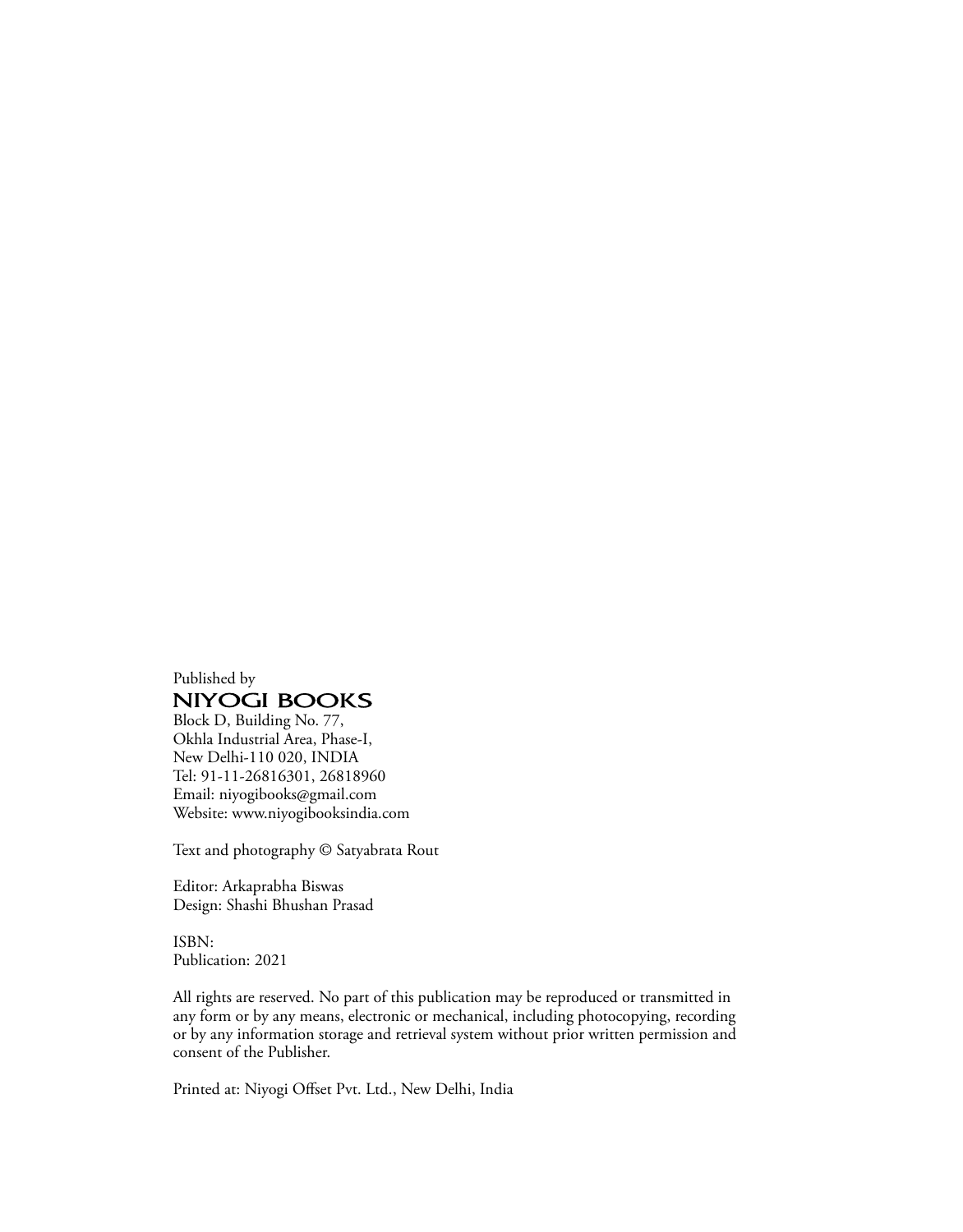## **CONTENTS**

| Foreword                                                    | 7   |
|-------------------------------------------------------------|-----|
| Author's Note                                               | 15  |
| Introduction                                                | 19  |
| Space that Exists in Time                                   | 45  |
| Manipulation of Space in Ancient India                      | 65  |
| Space and Scenography in Popular Indian Theatres            | 111 |
| Conventions of Space                                        | 157 |
| <b>Alternative Performance Spaces</b>                       | 199 |
| Multiplicity of Art: Perception, Interpretation, Aesthetics | 235 |
| Understanding Scenography: Exploring Ideas                  | 263 |
| Representing Design Ideas: Paper Works                      | 343 |
| <b>Elements of Design</b>                                   | 379 |
| Principles of Design                                        | 459 |
| Scenographic Dramaturgy: The Space Game                     | 519 |
| Interviews                                                  | 543 |
| Acknowledgments                                             | 564 |
| Index                                                       | 568 |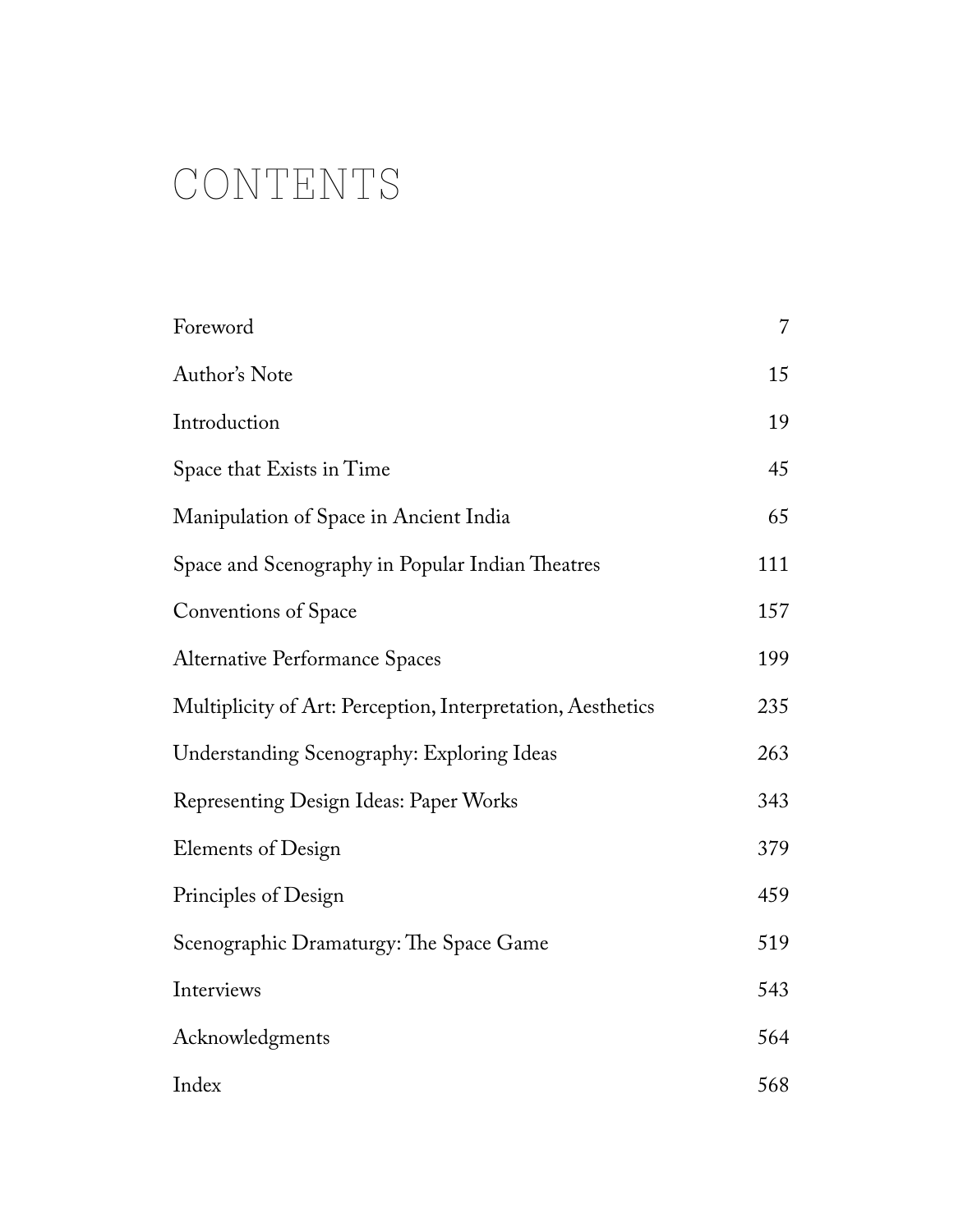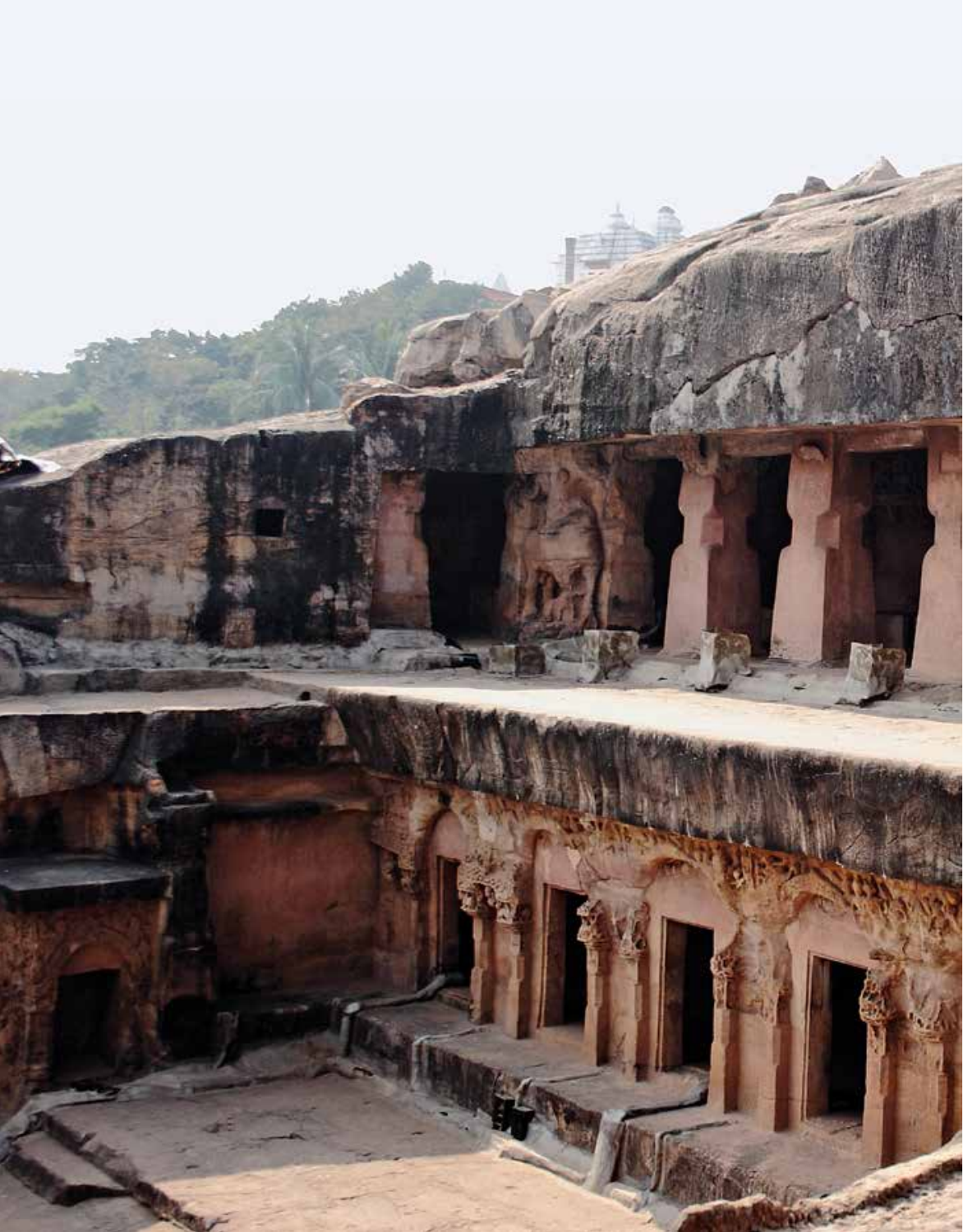### Foreword

### WRITING OF THE STAGE SPACE

Scenography—the art of writing of the stage space from ancient Greece—is the international term for describing the visual images in a stage space. This includes costumes, props and accessories, light and any scenic element needed to tell the visual story—the supporting player of the narrative—so that the eyes of the spectator see what they are *not* hearing with their ears. The art of scenography brings together the two spectatorial senses—vision and sound—so that the spectator may experience not only the narrative movement, but also the context in which it is being performed. Scenography tells the story behind the text, just as looking at a painting tells more than its title. It is a sublime and subtle art that takes a lifetime to acquire. Each piece is a new challenge and venture into an unknown territory. There is not one method or answer, but only universal principles of art to give support to the work, and crucially the development of a personal aesthetic that will ultimately inform all the choices made. Without this personal aesthetic, it is impossible to make decision and choices. The colour of a material for a costume, the height of a wall, the roughness of a texture—everything is the result of an informed decision that is led by personal choice. And thus, fine art and scenography are close partners.

To establish this personal aesthetic is the main point of study, and it is a lifelong learning activity. How to achieve it and where to begin? At first, it seems bewildering as there are so many possibilities.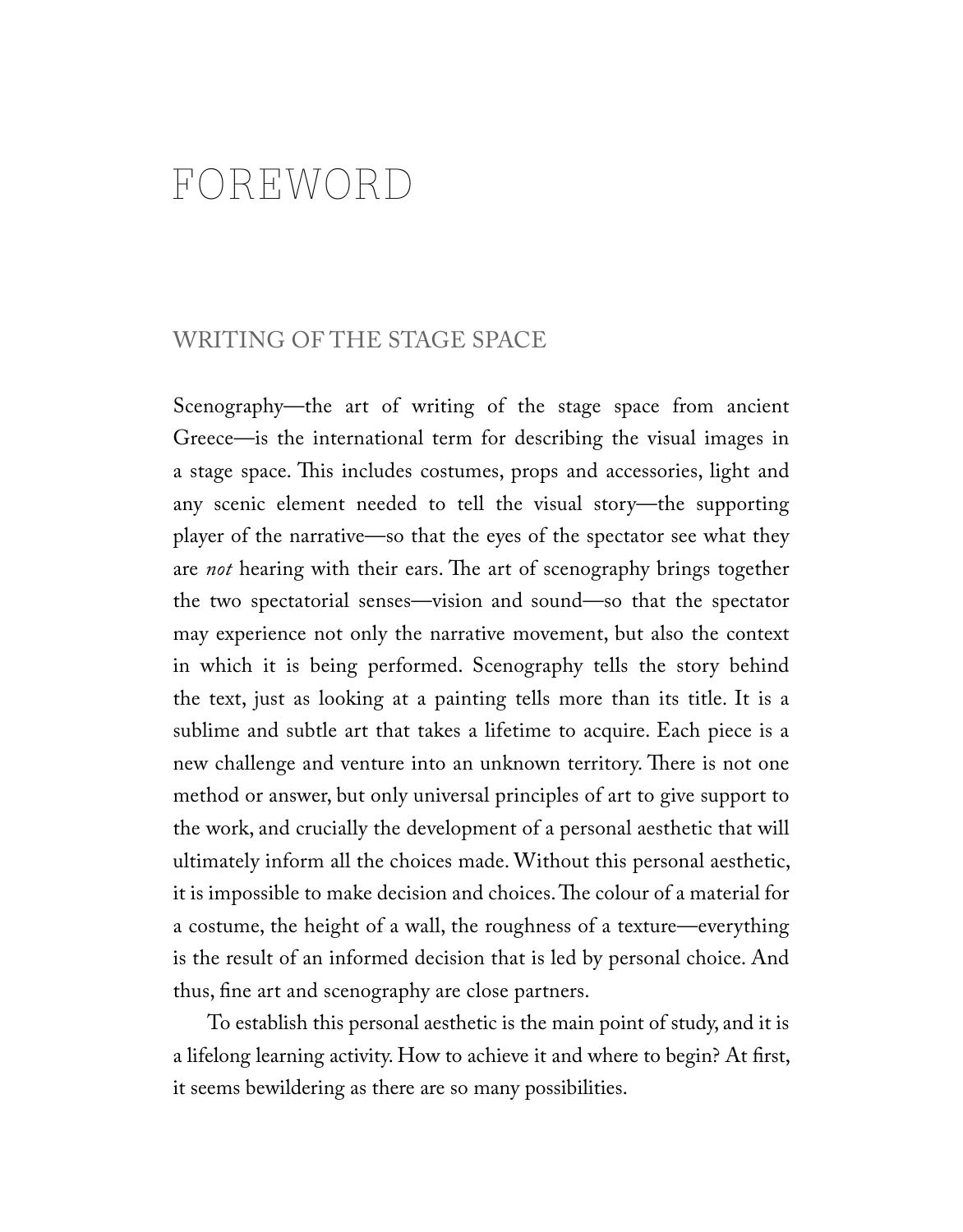Has it to do with reading plays?—Knowing history?—Having a Fine Art vocabulary?—Is it the technical competency?—Is it different in every country?

So many questions, but the answers are relatively simple, at least to start with. All drama is about people, their joys and sorrow, their situations, hopes and desires. Writers and creators select these universal patterns and present them in the stage space so that the spectator may recognise and see them anew. The scenographer must, first and foremost, be a compulsive observer of human nature to know how to transform that reality into the heightened experience on a theatre space. But, it's no good just looking. The scenographer, the visual artist of the theatre, must develop a facility for remembering, and nothing is better than keeping a little sketch book in a bag or a pocket with a small pencil ready to note down the shape or stance of a person; the fall of a piece of cloth, the texture of a wall and all the fascinating minutiae of daily life. And then, the scenographer has to develop good organisation to actualise them to a fine art, for a multitude of drawings are useless if they can't be quickly retrieved when needed for reference. These references can then serve as the start for making the essential scale figures that are always needed when the proposed idea becomes a three-dimensional model of the performing space.

The scale model is a way of taking the actual space home in its miniature form and playing with it to try and tell the story clearly, and to let the imagination wander. This 'play time*'* is very crucial, where ideas have to be rigorously tested against one's personal aesthetic. There is such a long journey from conception to production, with so many people and interventions, that the scenographer has to be very sure of the quality of the scenographic proposal and at the same time, remain flexible enough to let all the other collaborators in the team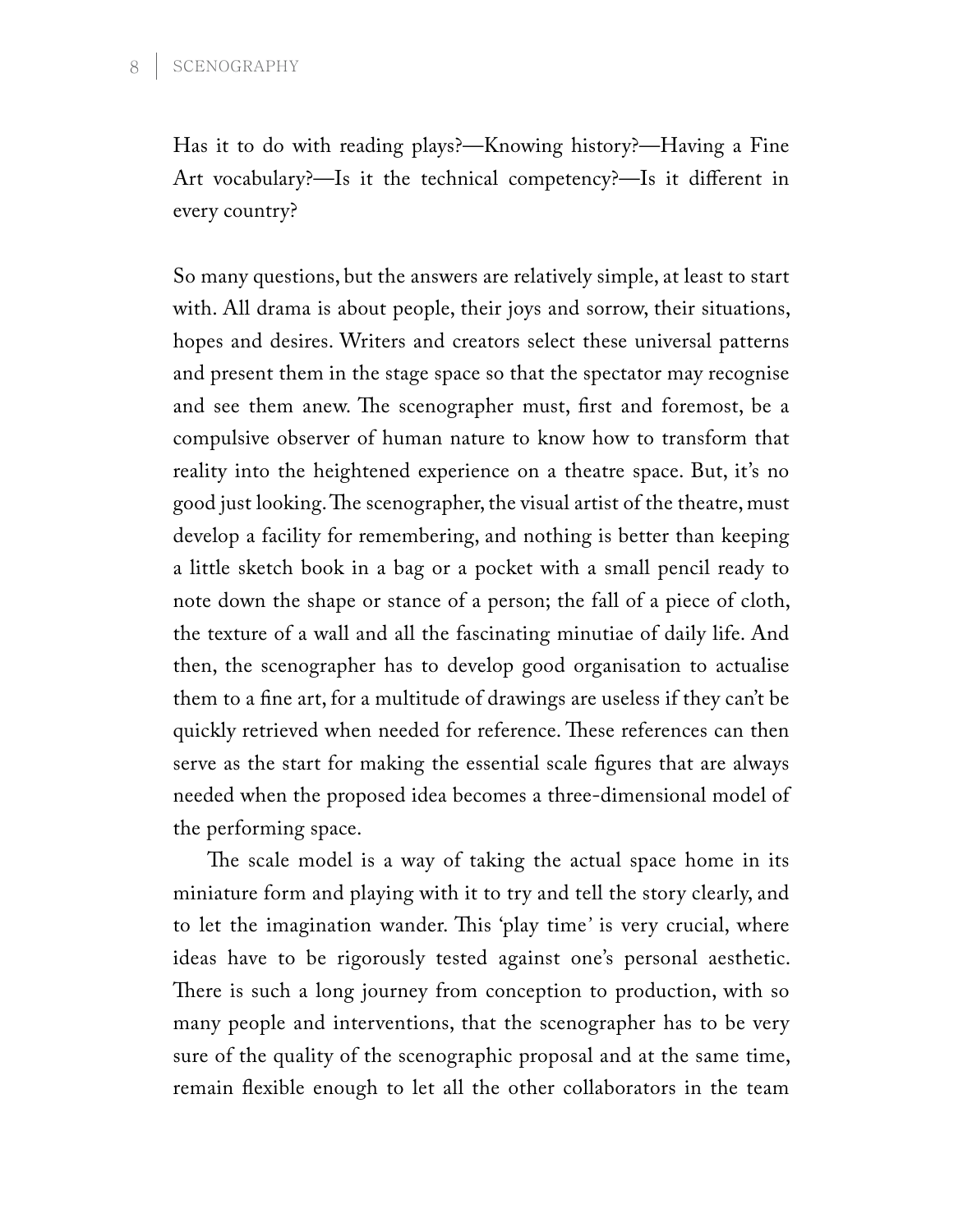take part in the creation. Only the combination of all these seemingly disparate elements will make a coherent visual statement. And it is very important to *feel* the performing space by walking through it, looking out at where the spectators will sit, study the sightlines and find where the *strong points* of the space are sited, for that will tell where furniture should be placed.

More and more scenographers from all over the world are being concerned about the unnecessary wastes of the props and about making more sustainable sets in these days when our planet is in danger. The days of constructing large pieces of scenery and throwing away those after the production because of the high expenses of storage are nearly gone and in many productions, the performer and their costumes become the main scenographic elements. Scenic pieces that add to or enhance the performance have to justify their occupation of the space and of course, can enchant and add to the spectators' experience. Finding the appropriate props and accessories is equally important. A production should tour more and more so that theatre and stories can reach people even if they do not have an access to a formal theatre building, and this flexibility in art and feasibility in production have opened a new vista of innovation and imagination for a scenographer. Scenography, therefore, unites the performer and the stage space into a three-dimensional sculptural form. No longer do performers simply perform in front of a painted two-dimensional background that they cannot see, unaware of the environment in which they will perform. Scenography has become the composite description of this visual theatre activity and distinguishes itself from the ever-growing number of theatre consultants, who design interiors of theatres often without consulting the very people, who have to work in them. Theatre design, to many people, means buildings rather than the space in which stories of life and death are imagined and retold for generations after generations.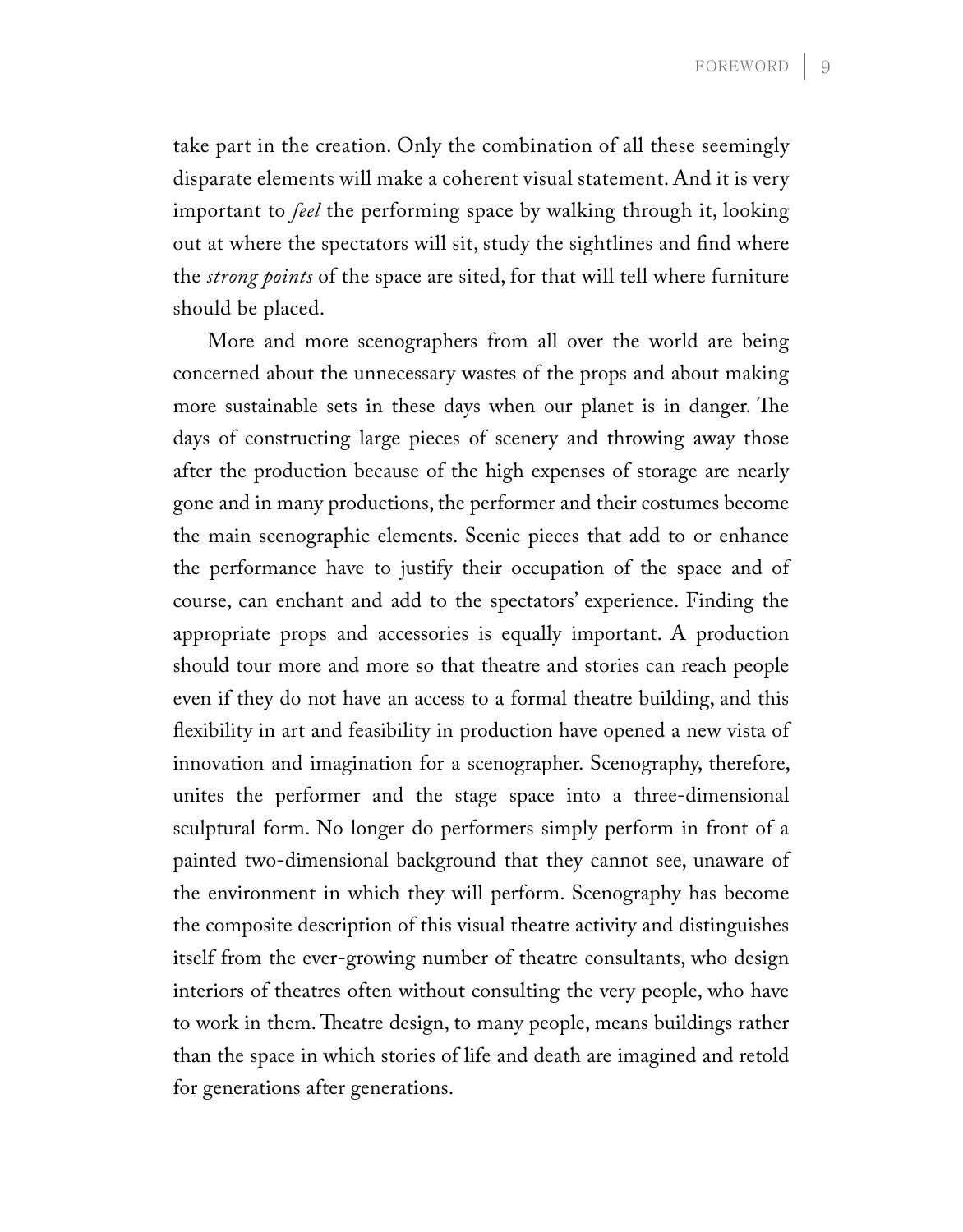### Looking into the East

For many years, Western theatre practitioners have travelled to the East to observe and learn the art of storytelling—how to retell, with the simplest and most dramatic means, the epic tales that resonate through so many cultures. For many decades, the influence of Indian, Japanese, Chinese, Greek theatre techniques has been absorbed into the modern-day Western theatre vocabulary.

Yukio Ninagawa in his seminal production of Shakespeare's *The Tempest* showed us that Titania's bower could be evoked just with a beautiful floral silk kimono. Ariane Mnouchkine explored Kathakali dance and costume to tell the Greek myth *Les Atrides* by creating a perfect synchronicity of word and vision. Peter Brook's retelling of the *Mahabharata*, in association with the French scenographer Chloé Obolensky, was seen all over the world and her reinvented devices have become part of our visual theatre language.

In the mid-1970s, I made my first visit to India as a young designer for a production of George Bernard Shaw's *Candida* with a company comprising of actors from the National Theatre of Great Britain, directed by a Shakespearean scholar, John Russell Brown. I was sent seven weeks in advance with my  $\frac{1}{2}$ " – 1'0" accurate three-dimensional scale model to the National School of Drama in New Delhi, where the setting—a Victorian clergyman's house backing on to a park in the north-east suburbs of London was to be built. The costs were to be paid by the company in England. Shaw specifies very precisely exactly how the house should look, its fireplace, the stained-glass front door, the bookcases—every little detail requiring a naturalism that now we would think only appropriate for a film location. *Candida*, originally written in 1894, is a dialectic between the clergyman, a Christian socialist and a visiting poet, both of whom love Candida in very different ways. I had constructed a three-dimensional backcloth of houses and trees in an effort to make an integrated stage picture. My arrival in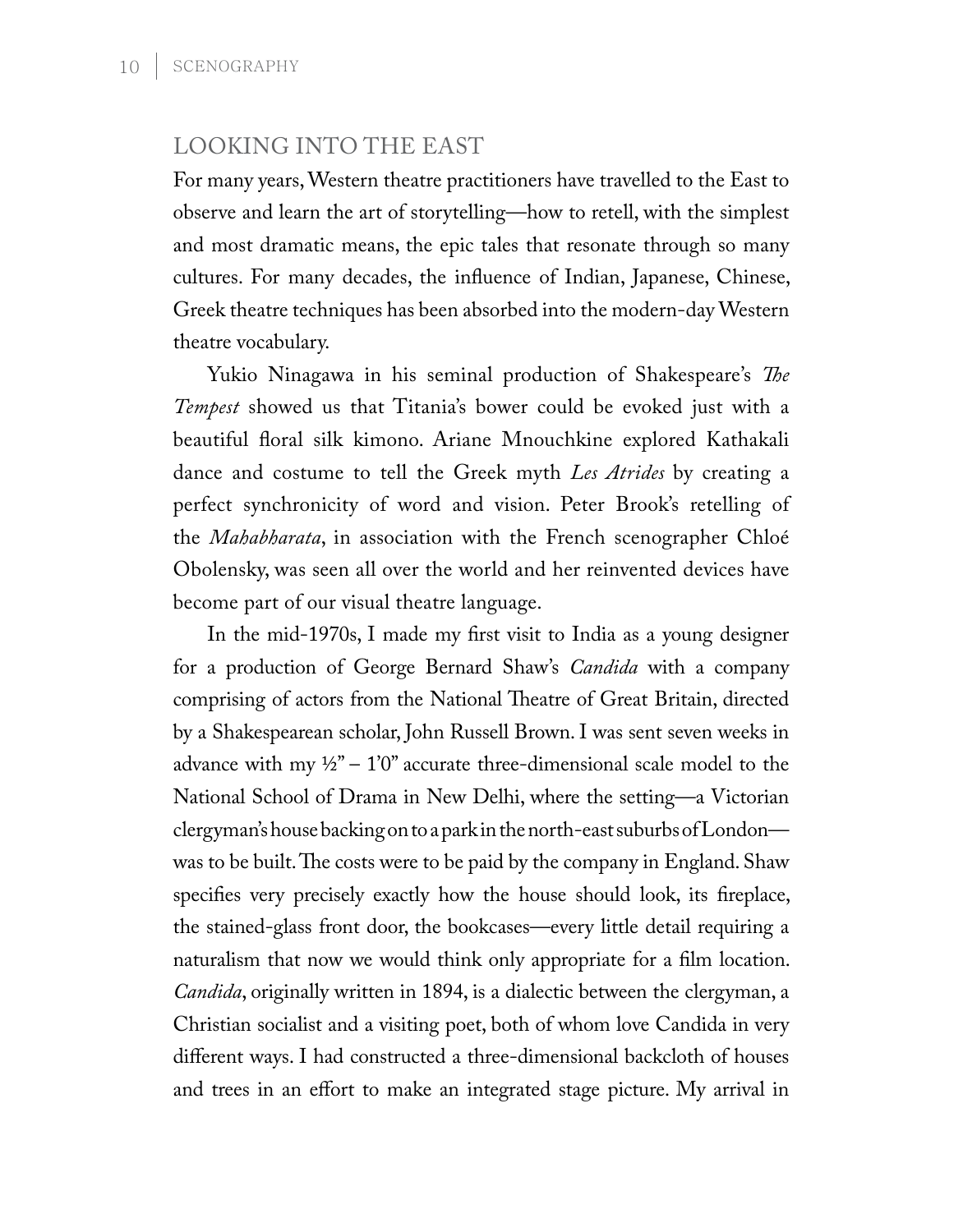the drama school in Delhi at that time was a huge shock. There were no workshops at all to construct this. There was a large yard in the open air, and one elderly man with a saw. My visit was sponsored by the British Council, who wonderfully provided me with a translator who accompanied me everywhere. But nothing could hide my dismay and inexperience. There was a great deal of staring and looking at the model, much admiration and much shaking of heads. As all this was going on, out of my control, I was looking at people passing, noticing their wonderful textiles and embroideries. In the building I saw several beautiful wall hangings and an idea came into my head; 'Why be in India trying to do what we do in London? Why not try and capitalise on the strengths of the local artists and artisans?' I hesitantly asked my British Council colleague if it might be at all possible to interpret the three-dimensional, built backcloth of North-east London as a huge embroidered textile, possibly a series of silk hangings that I had seen on the walls. Then I proposed that finding the Victorian furniture and just creating the simplest structure of the clergyman's house would suffice and do justice to the text, as the proposed embroidered backcloth would provide the description of the rest of the things.

Everyone smiled. Heads stopped shaking and within a very short time I was in a British Council car going up a steep hillside somewhere outside Delhi to a women's cooperative, where they were sewing to commission. Though the hand-sewing machines operated on the floor of a huge rooftop with little dogs running around, I saw this was wonderful work. There I met an Indian textile designer who immediately offered her services as the coordinator of the project. And so with huge excitement the work began. White silk was obtained for the base of the seven pieces that would be eventually joined together, and sample stitches, autumn colours of embroidery silks were found and I showed them how to scale up from my model. They were so skilled and inventive, it was a lesson in itself. I went up several times to see work in progress, but nothing prepared me for the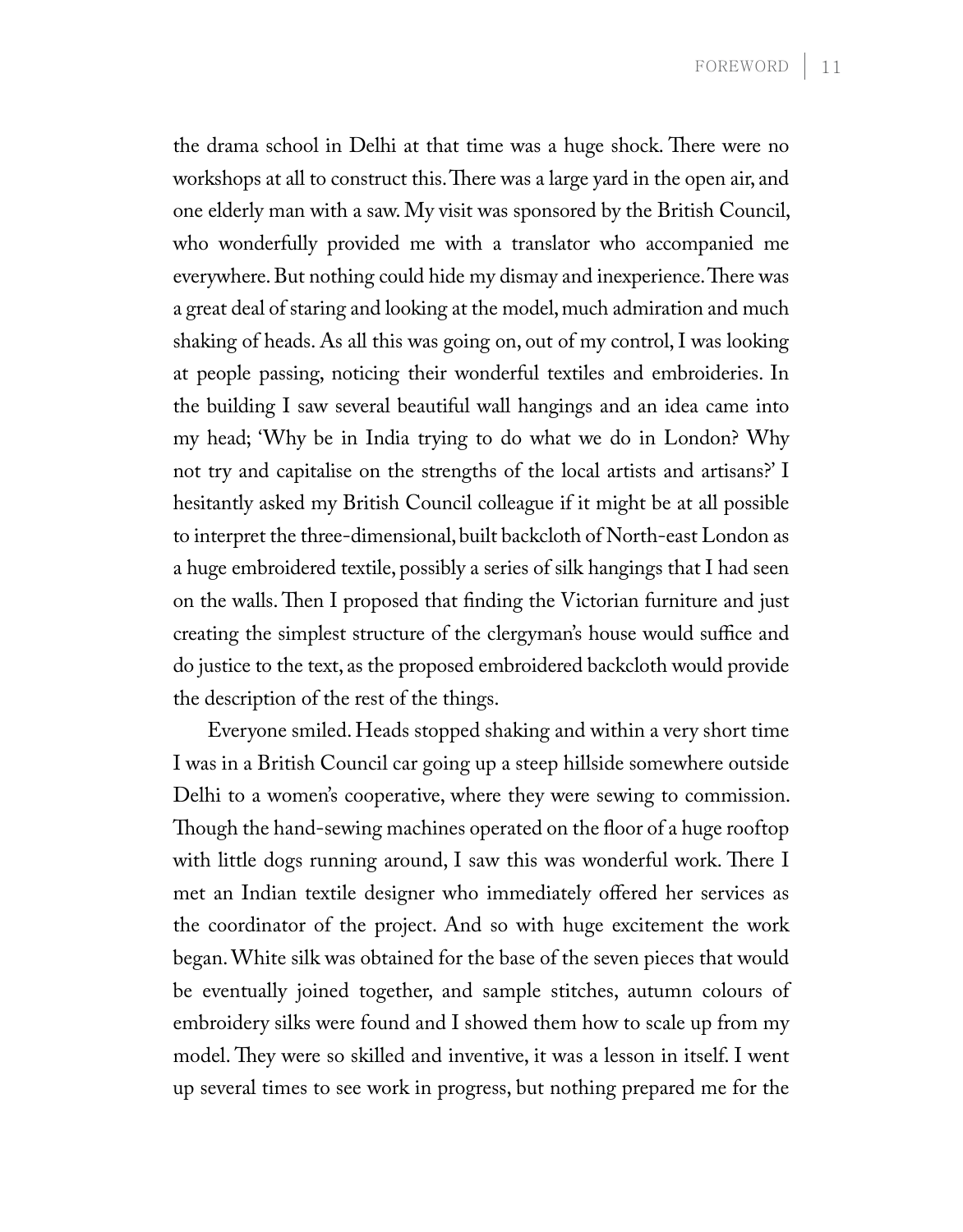final moment when it was brought to the theatre and hung from the flies to stretch out. It was just beautiful and still remains in my memory as a great lesson I learned: Be flexible.

There are many ways to achieve and interpret the work, and it is so important to respect the interpretive artists by giving them a carefully thought out and beautiful template to work from. Look to see what the unique qualities a workshop can offer and how a real collaboration can take place, for however brilliant the concept or idea is, if it is not translated with love and care onto the stage, all will be lost. I must admit, it was slightly unnerving to see my linoleum floor covering being dragged along the road to the National School of Drama by a camel, but that was all part of an unforgettable experience and a big learning curve. I returned to London while *Candida* was performed in Delhi and then went on tour and came out again to meet it in Bombay for the end of the tour. It had done well over the months—a few things lost, a few things added, but nothing untoward. A few days later, on the way to the airport, in the long slow queue on the single road, instructed by my British Council colleague, the driver suddenly diverted and we entered a small shantytown. There was the set for *Candida* with a blue tarpaulin roof stretched across. The fireplace, the clergyman's bookcases, the front door with the stained-glass windows, the linoleum floor and a smiling family of four. Here I learned the greatest lesson of all, years before such things were spoken about in the West nothing needs to be wasted and theatres are not exempt. Later, I received a photograph of the silk-embroidered hangings depicting Victoria Park and the houses in Hackney of North London, hanging in the atrium of the British Council in Delhi.

### Let Art be your Ambassador

It is an honour to introduce readers to this book. Professor Satyabrata Rout draws together all the diverse threads of scenographic philosophy with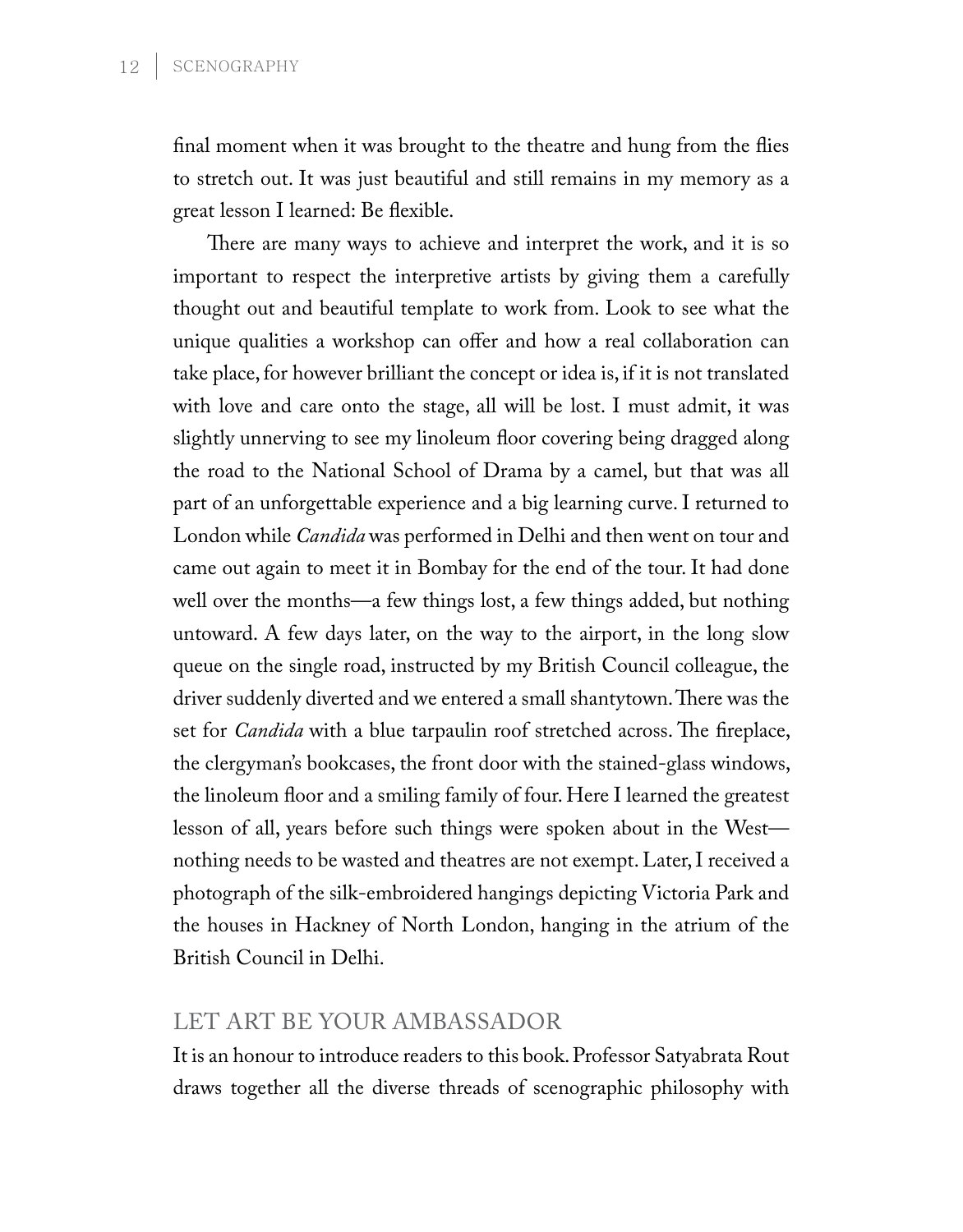practical explanations of useful techniques and systems. There are clear diagrams and illustrations designed to enhance the experience of creating art that speaks to so many people and enhances their theatrical experience. We live in an age where our art and culture travel with us beyond many oceans and skies and influence our global colleagues.

The historical backgrounds and explanations of different forms of theatre and their magical effects provide an important reference point for all readers. In fact, this is almost 'several books in one'! And one of the astonishing revelations, which Peter Brook observed in his many Indian travels, is the complicity of the spectators who know what the tricks are and at the same time, enjoy the ritual of being tricked into believing the reality of what they know is fake. The Mobile Theatres of Assam set a good example to Brook's observation. Scenographers are like the greedy magpie birds that pick things up that attract them and store them and recycle them for future use. There are many instances of Indian artists, both literary and visual, bringing their own sensibility and aesthetics to plays by Brecht, Federico Garcia Lorca, Nikolai Gogol and of course, Shakespeare, and making them seem as though they truly belonged in India. It is an important part of the scenographer's work to be well read and to know the international dramatic repertoire, as discussions with directors on a collaborative project are often made up of references and quotations.

In this age, scenographers, armed with design skills and knowledge, are often taking the lead in creating productions, especially in site-specific work, or collaborating with colleagues who practise physical or other visual skills. Barriers and demarcations are fast dissolving, but with this come the challenge and responsibility for each theatre discipline to thoroughly understand the process of the other. For the visual artist, the medium is a drawing, painting and scale model, the use of colour and texture, scale and proportion. Suggestions of how to do this are well explained in this book, but of course each artist has to go on their own journey and find their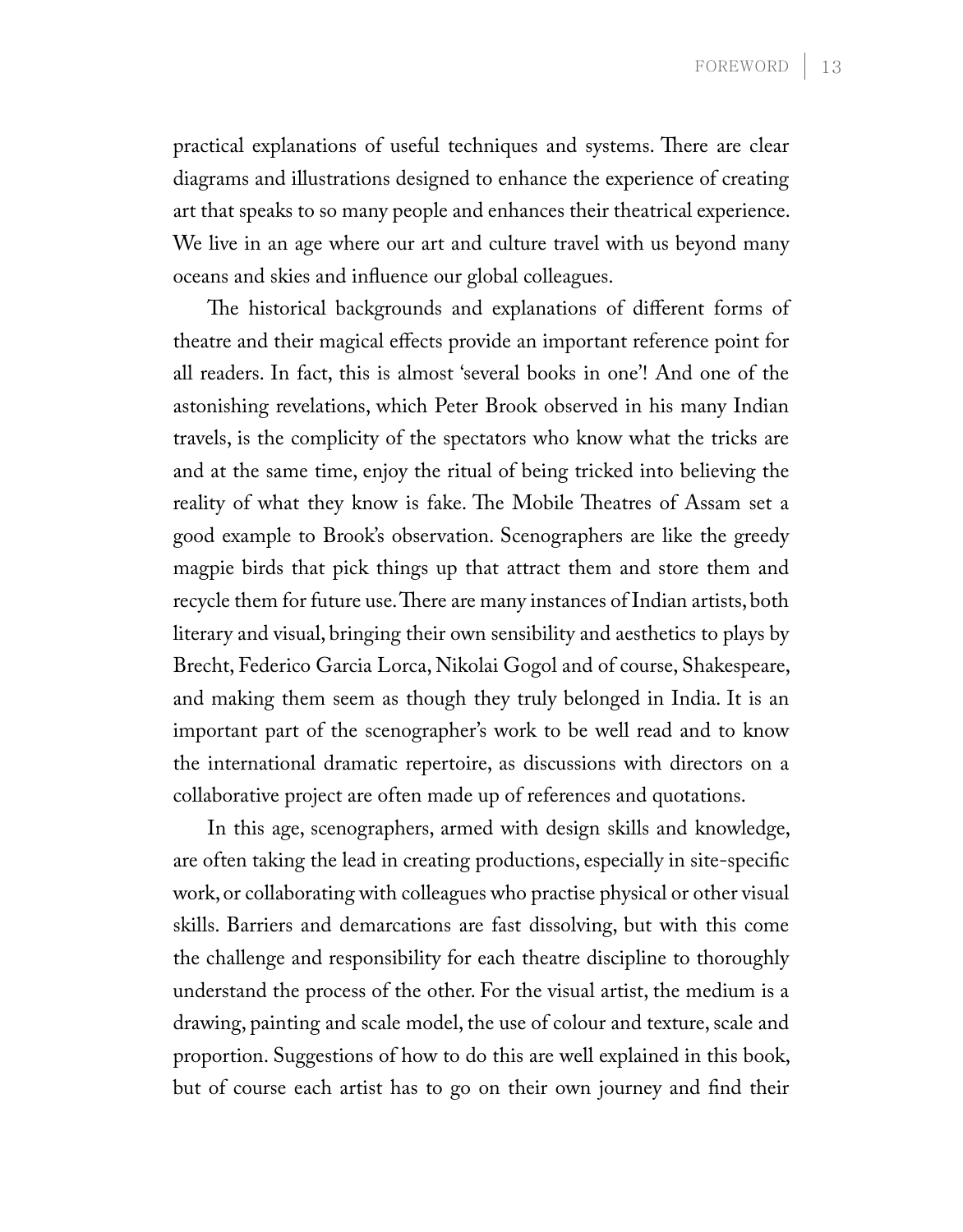own personal signature. Practice and fluency are vital. There is a famous saying: 'A drawing a day keeps the devil away!' Finding the right medium to express the quality of the drama is another challenge, as is considering the kind of surface to work on. Indian handmade papers in different thicknesses offer many possibilities to work with inks and acrylics, and create immediate textures that can give a simple drawing a very particular atmosphere. However, one thing that I am sure about is that art speaks louder than words, even to the extent that many people over the centuries have been afraid of the power of art. When presenting a scenographic proposal, nothing is as powerful as good visual images that inspire the team and make people want to do the work.

Let art be your ambassador! As this book shows, art knows no boundaries, barriers or borders and needs no passports. It is a universal currency with different values. An Indian perspective may be the context of this book, but its rich history is a gift to the world that is hungry for all the ideas and inspirations.

> Pamela Howard OBE London, United Kingdom

*(Prof. Pamela Howard is one of the few important scenographers who have revitalised the concept of scenography and visual design in the perspective of the world theatre. As an internationally acclaimed theatre maker, Howard has penned the most discussed book on scenography;* What is Scenography? *She is Professor Emeritus at the University of the Arts, London and a frequent visitor the famous Carnegie Mellon University at Pittsburgh, USA, Department of Drama. She has been awarded OBE for her service to theatre in 2008 and is the mastermind behind the SCENOFEST; World Scenography Festival in London.)*